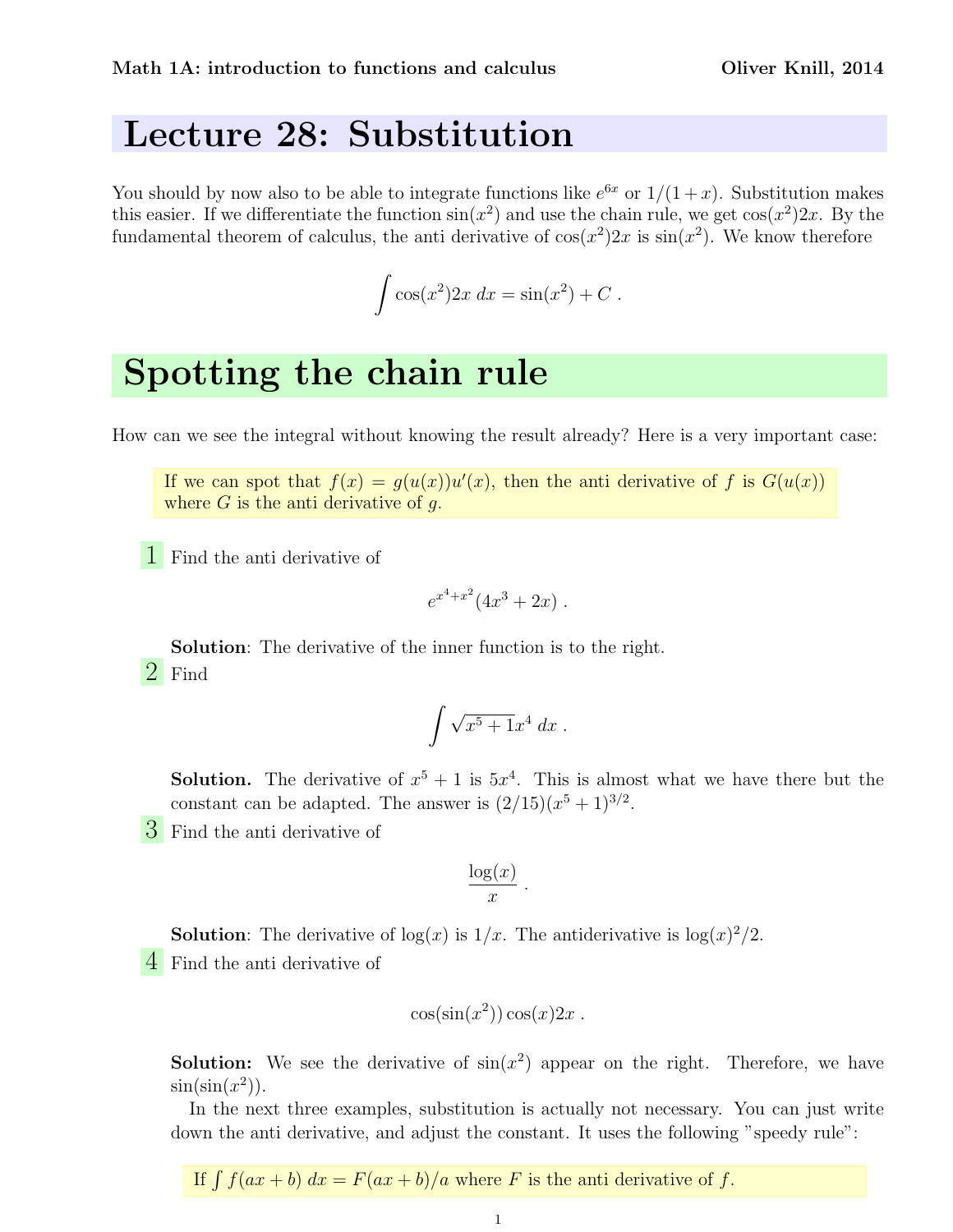

 $\frac{5}{5} \int \sqrt{x+1} \, dx$ . Solution:  $(x+1)^{3/2}(2/3)$ . 6  $\int \frac{1}{1+(5x+2)^2} dx$ . Solution:  $\arctan(5x+2)(1/5)$ .

# Doing substitution

Spotting things is sometimes not easy. The method of substitution helps to formalize this. To do so, identify a part of the formula to integrate and call it u then replace an occurrence of  $u'dx$  with du.

$$
\int f(u(x)) u'(x) dx = \int f(u) du.
$$

Here is a more detailed description: replace a prominent part of the function with a new variable u, then use  $du = u'(x)dx$  to replace dx with  $du/u'$ . We aim to end up with an integral  $\int g(u) du$ which does not involve  $x$  anymore. Finally, after integration of this integral, replace the variable u again with the function  $u(x)$ . The last step is called **back-substitution**.

Find the anti-derivative

$$
\int \log(\log(x))/x \ dx \ .
$$

**Solution:** Replace  $log(x)$  with u and replace  $u'dx = 1/xdx$  with du. This gives  $\int log(u) du =$  $u \log(u) - u = \log(x) \log(\log(x)) - \log(x)$ .

8 Solve the integral

$$
\int x/(1+x^4) \ dx \ .
$$

**Solution:** Substitute  $u = x^2$ ,  $du = 2xdx$  to get  $(1/2) \int du/(1+u^2) du = (1/2) \arctan(u)$  $(1/2)$  arctan $(x^2)$ .

9 Solve the integral

$$
\int \sin(\sqrt{x})/\sqrt{x} .
$$

Here are some examples which are not so straightforward:

10 Solve the integral

$$
\int \sin^3(x) \ dx \ .
$$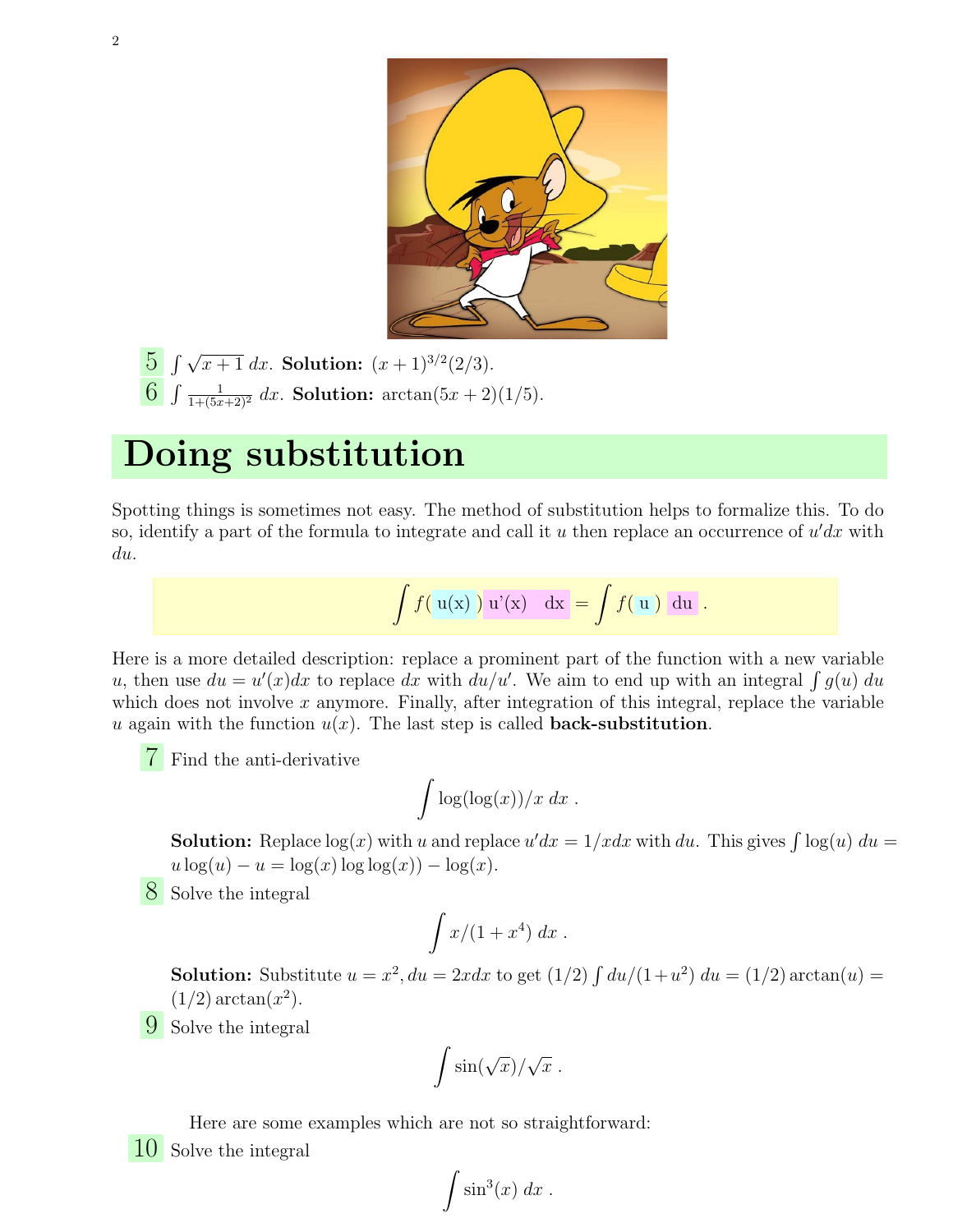**Solution:** We replace  $\sin^2(x)$  with  $1 - \cos^2(x)$  to get

$$
\int \sin^3(x) \, dx = \int \sin(x) (1 - \cos^2(x)) \, dx = -\cos(x) + \cos^3(x)/3 \, .
$$

11 Solve the integral

$$
\int \frac{x^2 + 1}{\sqrt{x+1}} \, dx \, .
$$

**Solution:** Substitute  $u =$ √  $\overline{x+1}$ . This gives  $x = u^2 - 1$ ,  $dx = 2udu$  and we get  $\int 2(u^2 1)^2 + 1 du$ .

12 Solve the integral

$$
\int \frac{x^3}{\sqrt{x^2+1}} dx.
$$

Trying  $u =$ √ Trying  $u = \sqrt{x^2 + 1}$  but this does not work. Try  $u = x^2 + 1$ , then  $du = 2xdx$  and  $dx = du/(2\sqrt{u-1})$ . Substitute this in to get

$$
\int \frac{\sqrt{u-1}^3}{2\sqrt{u-1}\sqrt{u}} du = \int \frac{(u-1)}{2\sqrt{u}} = \int u^{1/2}/2 - u^{-1/2}/2 du = u^{3/2}/3 - u^{1/2} = \frac{(x^2+1)^{3/2}}{3} - (x^2+1)^{1/2}.
$$

### Definite integrals

When doing definite integrals, we could find the antiderivative as described and then fill in the boundary points. Substituting the boundaries directly accelerates the process since we do not have to substitute back to the original variables:

$$
\int_a^b g(u(x))u'(x) \ dx = \int_{u(a)}^{u(b)} g(u) \ du \ .
$$

Proof. This identity follows from the fact that the right hand side is  $G(u(b)) - G(u(a))$  by the fundamental theorem of calculus. The integrand on the left has the anti derivative  $G(u(x))$ . Again by the fundamental theorem of calculus the integral leads to  $G(u(b)) - G(u(a))$ .

Top: To keep track which bounds we consider it can help to write  $\int_{x=a}^{x=b} f(x) dx$ .

13 Find the anti derivative of  $\int_0^2 \sin(x^3 - 1)x^2 dx$ . **Solution**:

$$
\int_{x=0}^{x=2} \sin(x^3+1)x^2 dx .
$$

**Solution:** Use  $u = x^3 + 1$  and get  $du = 3x^2 dx$ . We get

$$
\int_{u=1}^{u=9} \sin(u) du/3 = (1/3) \cos(u)|_1^9 = [-\cos(9) + \cos(1)]/3.
$$

Also here, we can see the integrals directly

To integrate  $f(Ax + B)$  from a to b we get  $[F(Ab + B) - F(Aa + B)]/A$ , where F is the anti-derivative of  $f$ .

 $14 \int_0^1$  $\frac{1}{5x+1} dx = \frac{\log(u)}{5\frac{6}{1}} = \log(6)/5.$  $\frac{15}{3} \int_3^5 \exp(4x - 10) dx = [\exp(10) - \exp(2)]/4.$